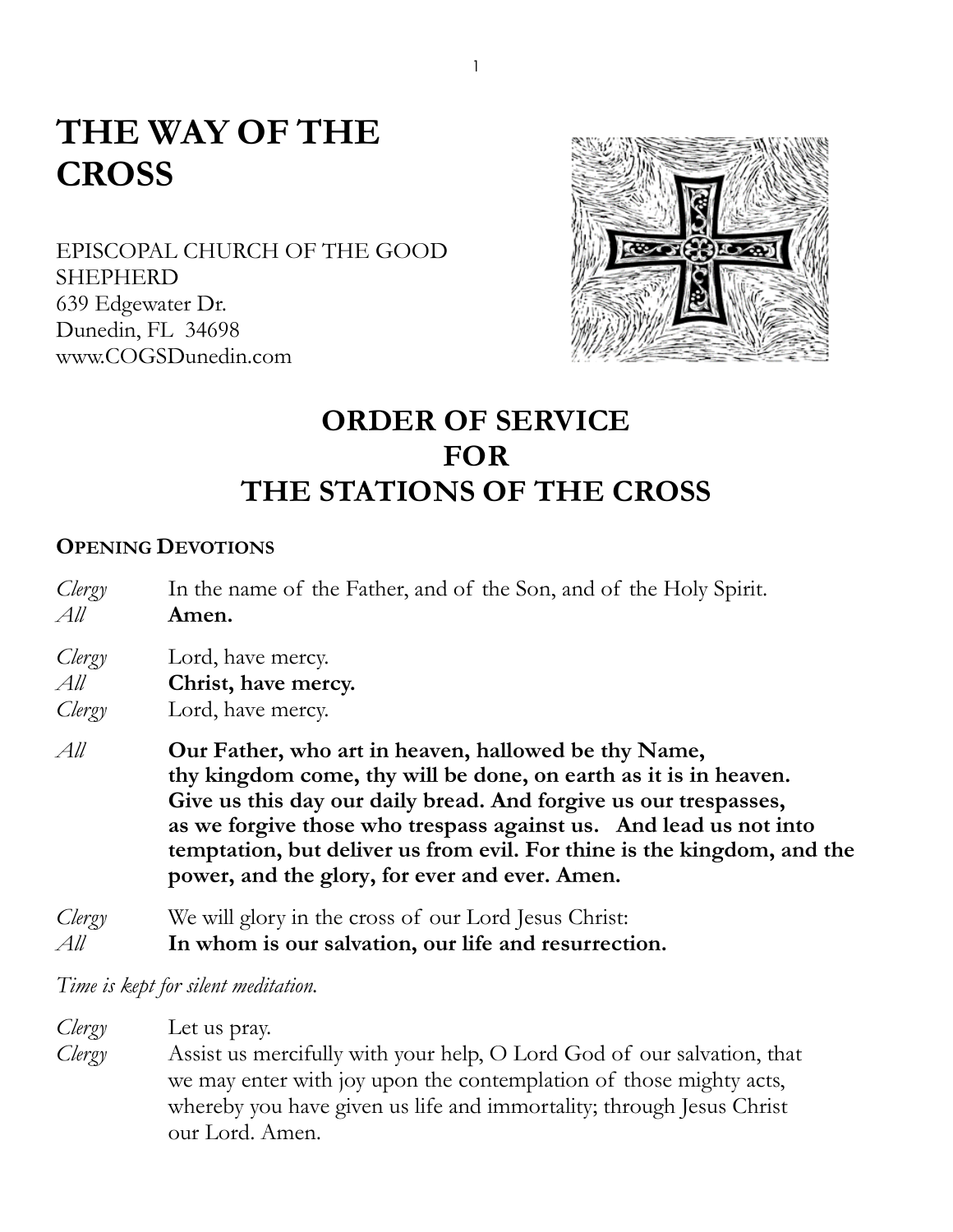#### **FIRST STATION**

*Lector* Jesus is condemned to death. *Lector* We adore you, O Christ, and we bless you: *All* **Because by your holy cross you have redeemed the world.** *Lector* As soon as it was morning, the chief priests, with the elders and scribes, and the whole council, held a consultation; and they bound Jesus and led him away and delivered him to Pilate. And they all condemned him and said, "He deserves to die." When Pilate heard these words, he brought Jesus out and sat down on the judgment seat at a place called the Pavement, but in the Hebrew, Gabbatha. Then he handed Jesus over to them to be crucified. God did not spare his own Son:

*All* **But delivered him up for us all.**

*Time is kept for silent meditation.*

*Lector* Let us pray.

Almighty God, whose most dear son went not up to joy but first he suffered pain, and entered not into glory before he was crucified: Mercifully grant that we, walking in the way of the cross, may find it none other than the way of life and peace; through Jesus Christ your son our Lord. Amen.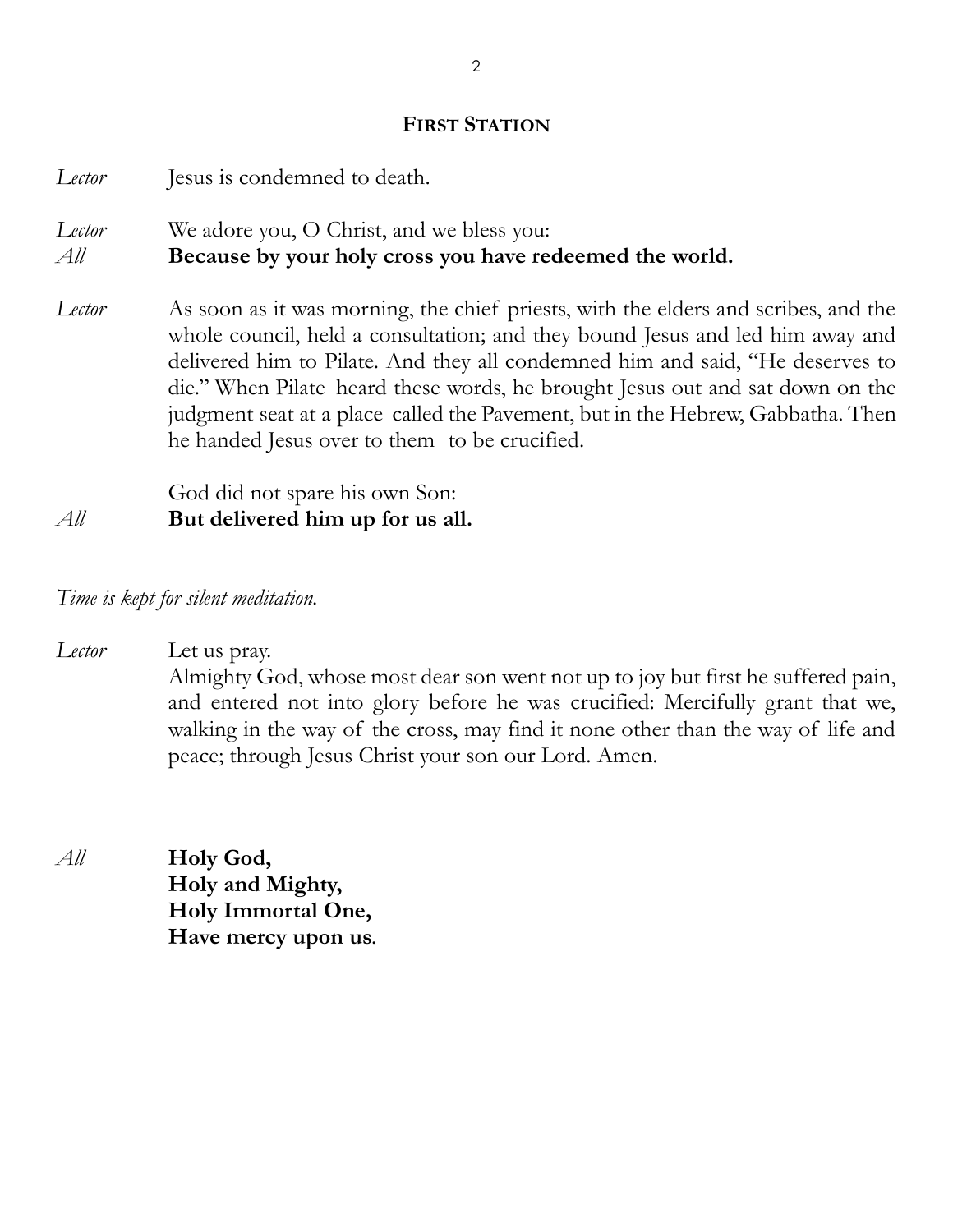#### **SECOND STATION**

*Lector* Jesus takes up his Cross.

## *Lector* We adore you, O Christ, and we bless you: *All* **Because by your holy cross you have redeemed the world**.

*Lector* Jesus went out, bearing his own cross, to the place called the place of a skull, which is called in Hebrew, Golgotha. Although he was a Son, he learned obedience through what he suffered. Like a lamb he was led to the slaughter; and like a sheep that before its shearers is mute, so he opened not his mouth. Worthy is the Lamb who was slain, to receive power and riches and wisdom and strength and honor and glory and blessing.

The Lord has laid on him the iniquity of us all:

*All* **For the transgression of my people was he stricken.**

*Time is kept for silent meditation.*

*Lector* Let us pray. Almighty God, whose beloved Son willingly endured the agony and shame of the cross for our redemption: Give us courage to take up our cross and follow him; who lives and reigns for ever and ever. Amen.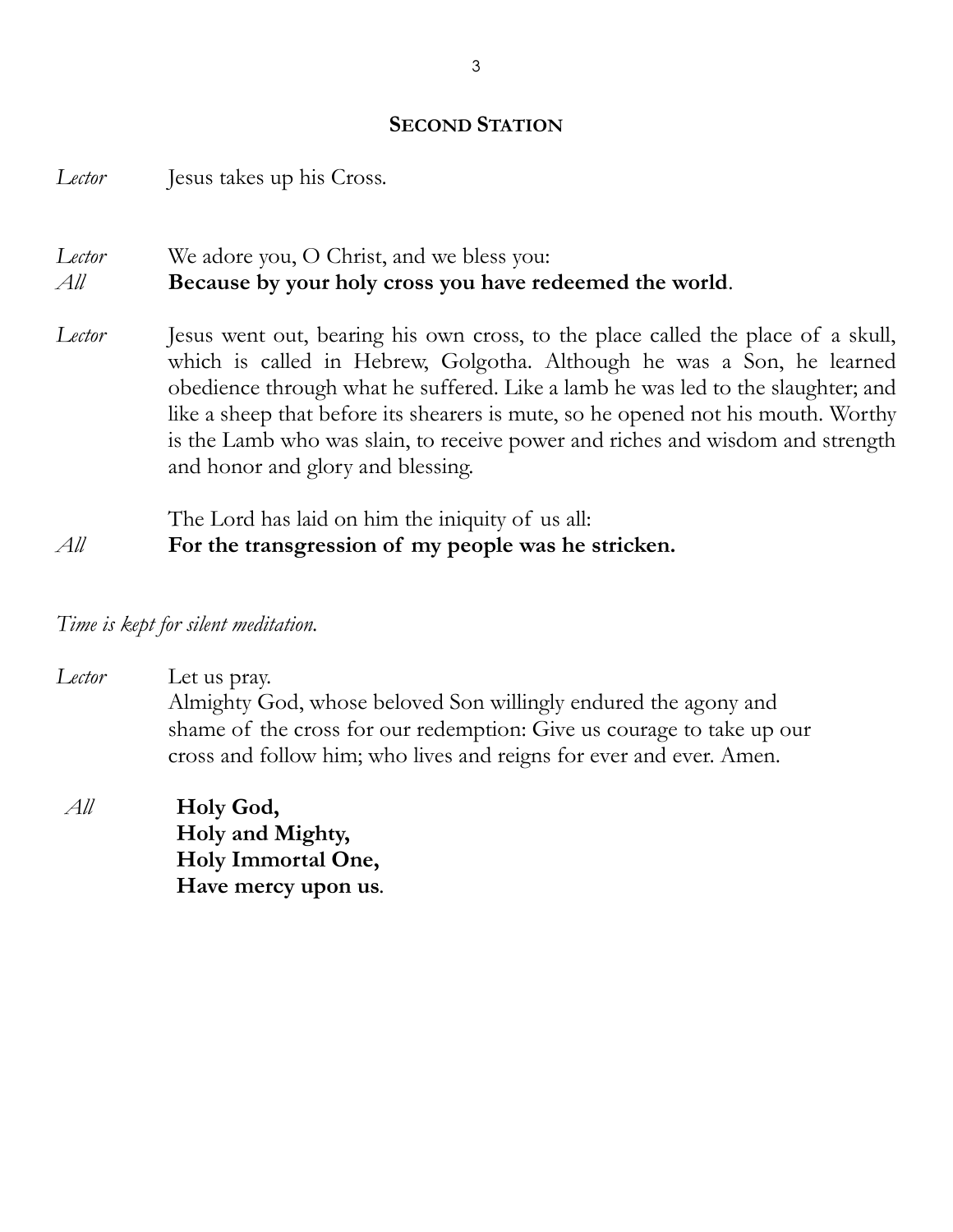## **THIRD STATION**

*Lector* Jesus falls the first time.

## *Lector* We adore you, O Christ, and we bless you:

- *All* **Because by your holy cross you have redeemed the world**.
- *Lector* Christ Jesus, though he was in the form of God, did not count equality with God a thing to be grasped; but emptied himself, taking the form of a servant, and was born in human likeness. And being found in human form he humbled himself and became obedient unto death, even death on a cross. Therefore God has highly exalted him, and bestowed on him the name which is above every name. Come, let us bow down, and bend the knee, and kneel before the Lord our Maker, for he is the Lord our God.

Surely he has borne our griefs: *All* **And carried our sorrows.**

*Time is kept for silent meditation.* 

- *Lector* Let us pray together: Almighty and everliving God, in your tender love for the human race you sent your Son our Savior Jesus Christ to take upon him our nature, and to suffer death upon the cross, giving us the example of his great humility: Mercifully grant that we may walk every day in the way of his love; we pray through Jesus Christ our Lord, who lives and reigns with you and the Holy Spirit, one God, for ever and ever. Amen.
- *All* **Holy God, Holy and Mighty, Holy Immortal One, Have mercy upon us.**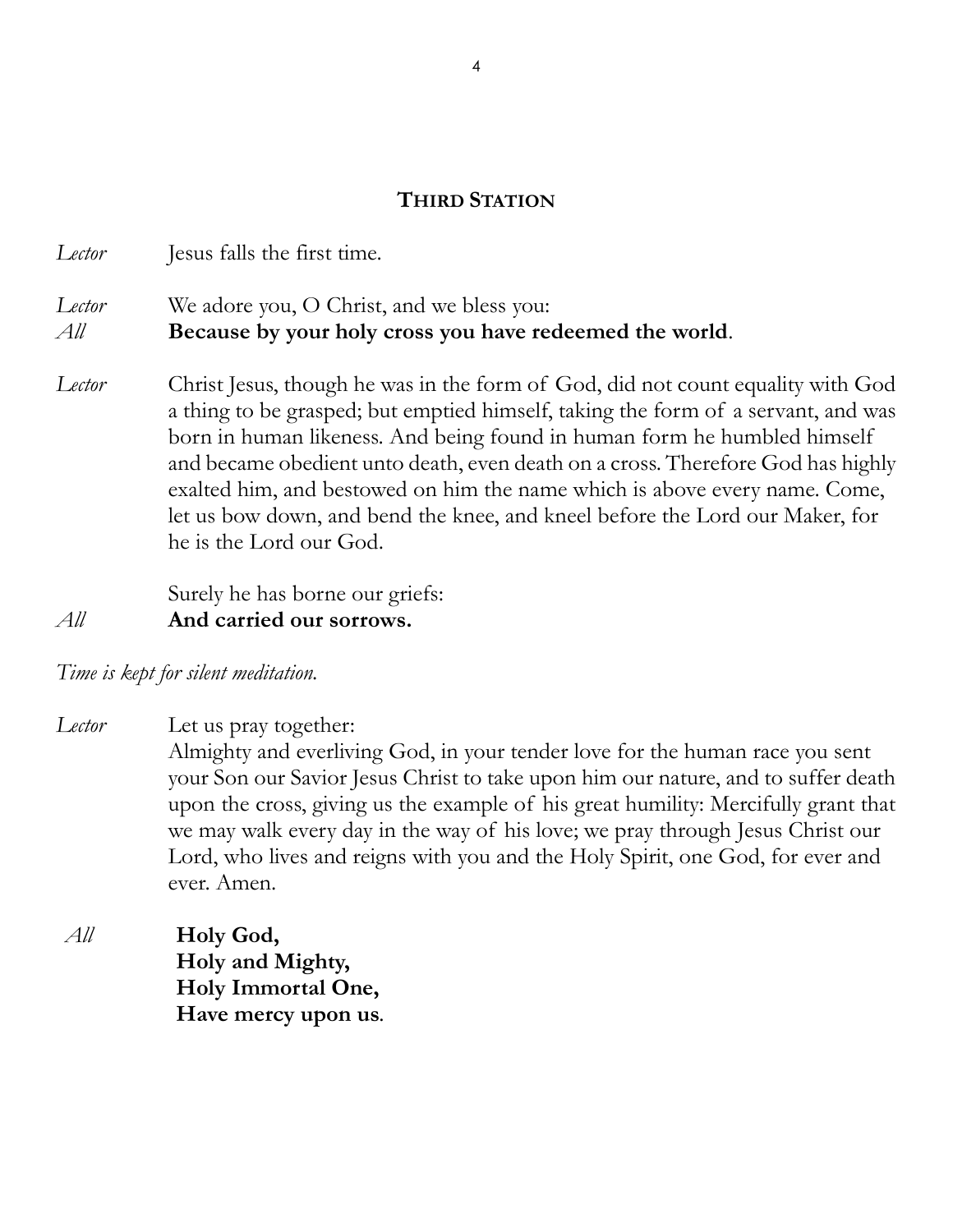## **FOURTH STATION**

| Lector        | Jesus meets his afflicted mother.                                                                                                                                                                                                                                                                                                       |
|---------------|-----------------------------------------------------------------------------------------------------------------------------------------------------------------------------------------------------------------------------------------------------------------------------------------------------------------------------------------|
| Lector<br>All | We adore you, O Christ, and we bless you:<br>Because by your holy cross you have redeemed the world.                                                                                                                                                                                                                                    |
| Lector        | To what can I liken you, to what can I compare you, O daughter of Jerusalem?<br>What likeness can I use to comfort you, O virgin daughter of Zion? For vast as<br>the sea is your ruin. Blessed are those who mourn, for they shall be comforted.<br>The Lord will be your everlasting light, and your days of mourning shall be ended. |
| All           | A sword will pierce your own soul also:<br>And fill your heart with bitter pain.                                                                                                                                                                                                                                                        |

*Time is kept for silent meditation.* 

*Lector* Let us pray together: O God, who willed that in the passion of your son a sword of grief should pierce the soul of the blessed Virgin Mary his mother: Mercifully grant that your Church, having shared with her in his passion, may never forget the cries of those who lose their children to violence, greed and apathy; we pray through him who lives and reigns with you for ever and ever. Amen.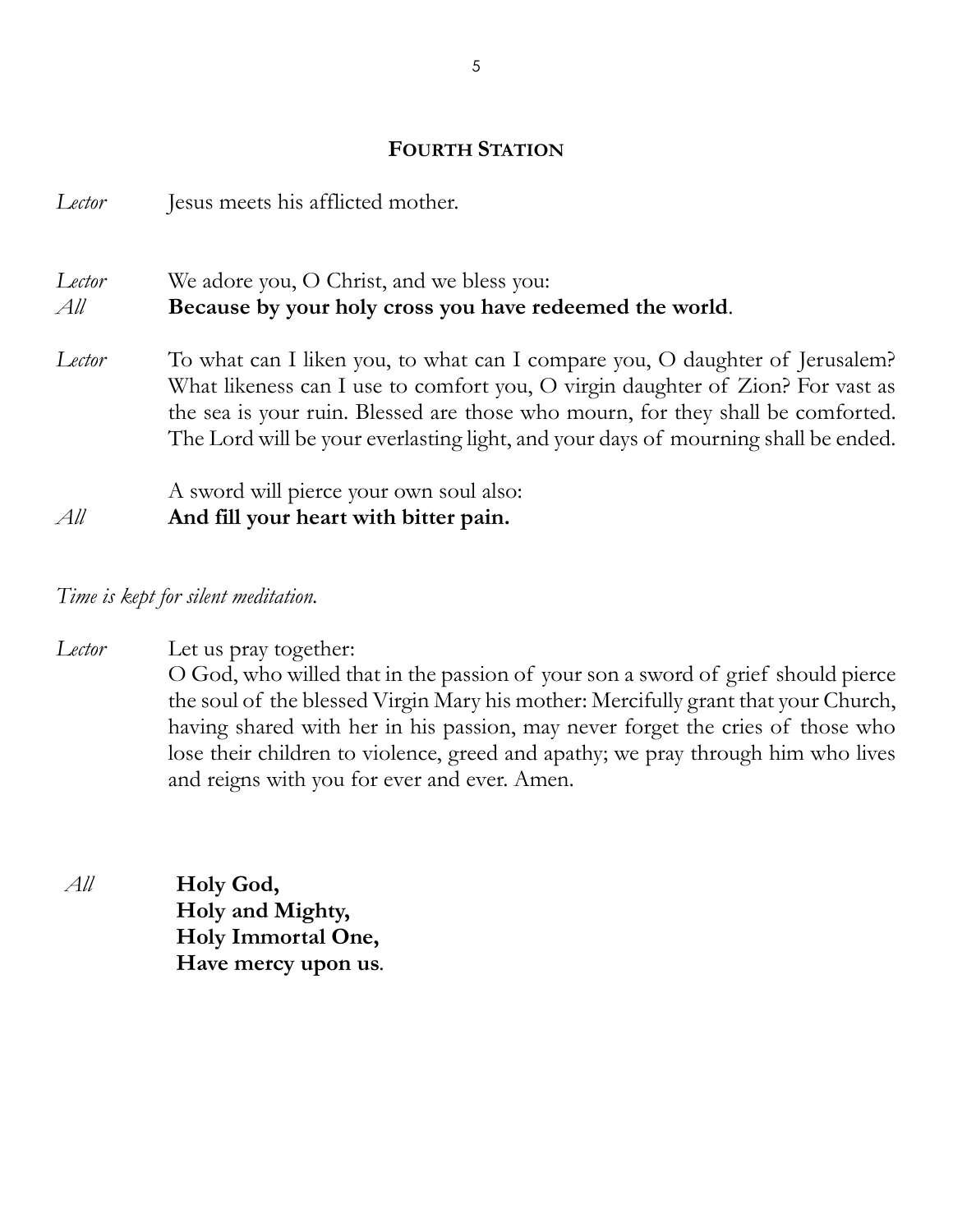#### **FIFTH STATION**

| Lector        | The Cross is laid on Simon of Cyrene.                                                                                                                                                                                                                                                                                                                        |
|---------------|--------------------------------------------------------------------------------------------------------------------------------------------------------------------------------------------------------------------------------------------------------------------------------------------------------------------------------------------------------------|
| Lector<br>All | We adore you, O Christ, and we bless you:<br>Because by your holy cross you have redeemed the world.                                                                                                                                                                                                                                                         |
| Lector        | As they led Jesus away, they came upon a man of Cyrene, Simon by name, who<br>was coming in from the country, and laid on him the cross to carry it behind Jesus.<br>"If anyone would come after me, let him deny himself and take up his cross and<br>follow me. Take my yoke upon you, and learn from me; for my yoke is easy, and<br>my burden is light." |
|               | Whoever does not bear his own cross and come after me:                                                                                                                                                                                                                                                                                                       |
| All           | Cannot be my disciple.                                                                                                                                                                                                                                                                                                                                       |

*Time is kept for silent meditation.*

*Lector* Let us pray.

Heavenly Father, whose blessed Son came not to be served but to serve: Bless all who, following in his steps, give themselves to the service of others; that with wisdom, patience, and courage, they may minister in his Name to the suffering, the friendless, and the needy; for the love of him who laid down his life for us, your Son our Savior Jesus Christ. Amen.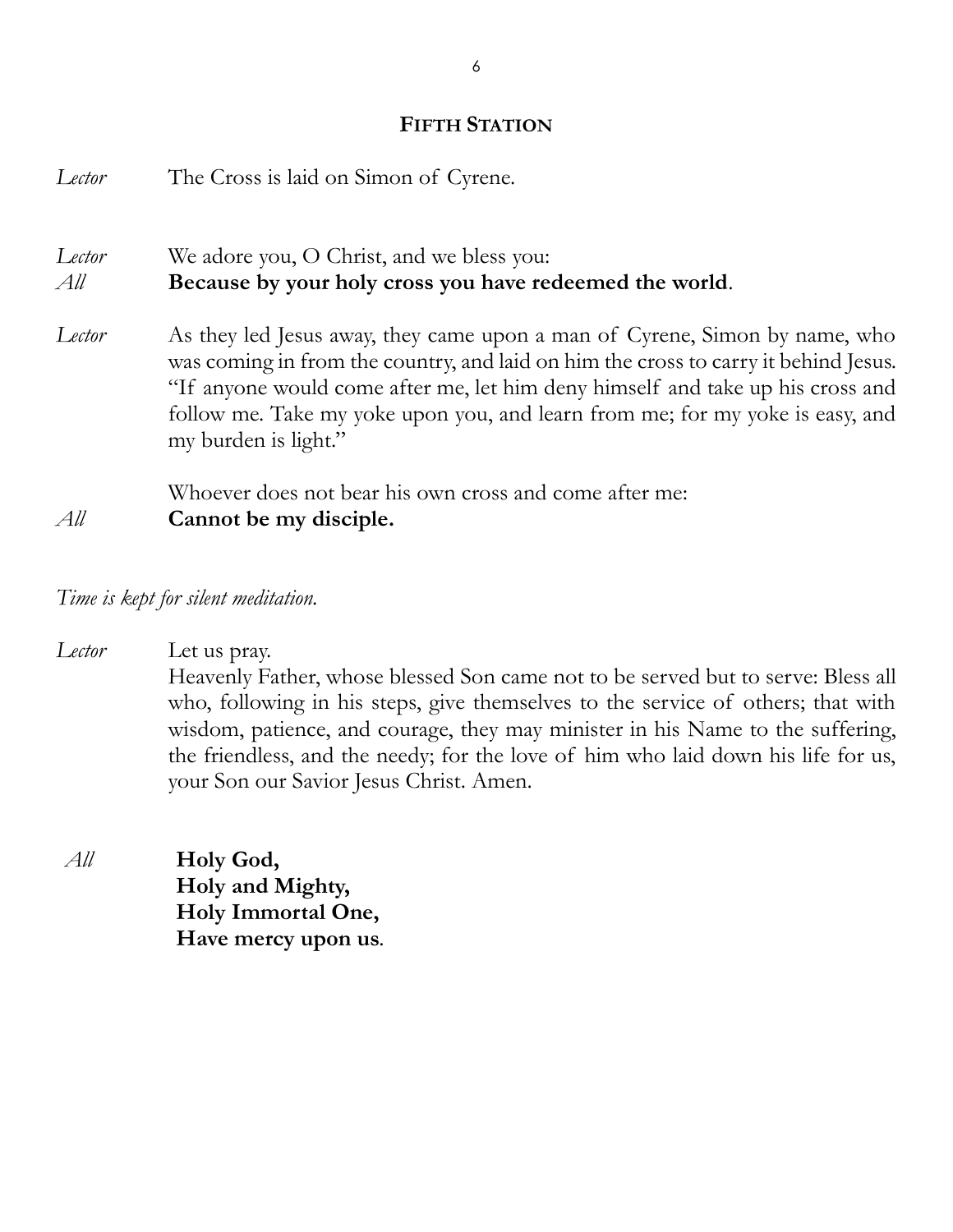## **SIXTH STATION**

*Lector* A woman wipes the face of Jesus. *Lector* We adore you, O Christ, and we bless you: *All* **Because by your holy cross you have redeemed the world**.

*Lector* And he will destroy on this mountain the shroud that is cast over all peoples, the sheet that is spread over all nations; he will swallow up death forever. Then the Lord God will wipe away the tears from all faces, and the disgrace of his people he will take away from all the earth, for the Lord has spoken. It will be said on that day, Lo, this is our God; we have waited for him, so that he might save us. This is the Lord for whom we have waited; let us be glad and rejoice in his salvation.

Restore us, O Lord God of hosts: *All* **Show the light of your countenance, and we shall be saved.**

*Time is kept for silent meditation.* 

*Lector* Let us pray together: Almighty God, look with pity upon our sorrows and on all who wait patiently for deliverance from suffering. Remember your people with mercy; nourish us with your strength; comfort us with a sense of your goodness; lift up your countenance upon us; and give us peace; through Jesus Christ our Lord. Amen.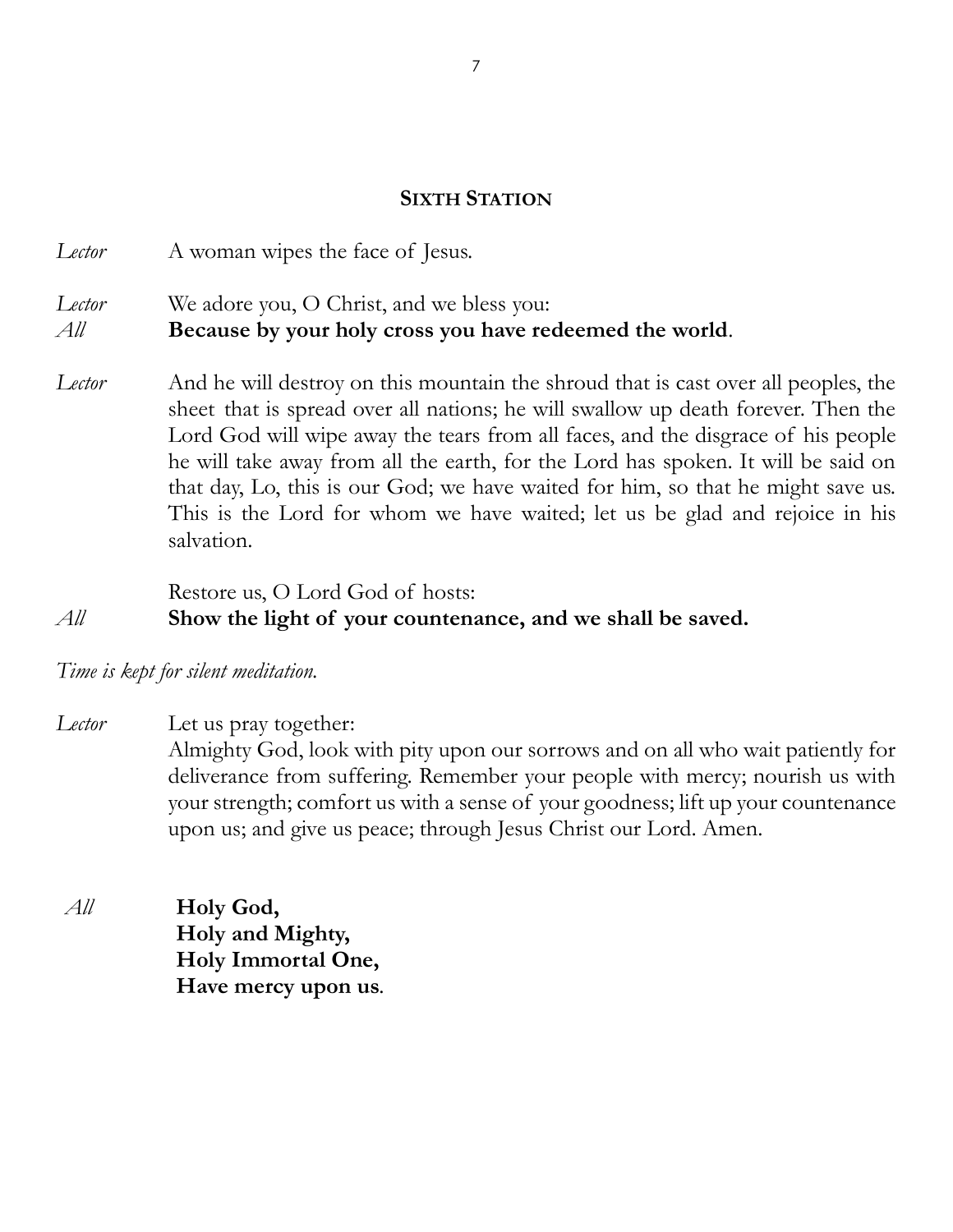#### **SEVENTH STATION**

*Lector* Jesus falls a second time. *Lector* We adore you, O Christ, and we bless you: *All* **Because by your holy cross you have redeemed the world**. *Lector* Surely he has borne our griefs and carried our sorrows. All we like sheep have gone astray; we have turned every one to his own way; and the Lord has laid on him the iniquity of us all. He was oppressed, and he was afflicted, yet he opened not his mouth. For the transgression of my people was he stricken. But as for me, I am a worm and no man: *All* **Scorned by all and despised by the people.**

## *Time is kept for silent meditation.*

*Lector* Let us pray together: Almighty and everliving God, In your infinite love you made us for yourself; and, when we had fallen into sin and become subject to evil and death, you, in your mercy, sent Jesus Christ, your only and eternal Son, to share our human nature, to live and die as one of us, to reconcile us to you, the God and Father of all. May we be ever grateful for your grace and mercy. Amen.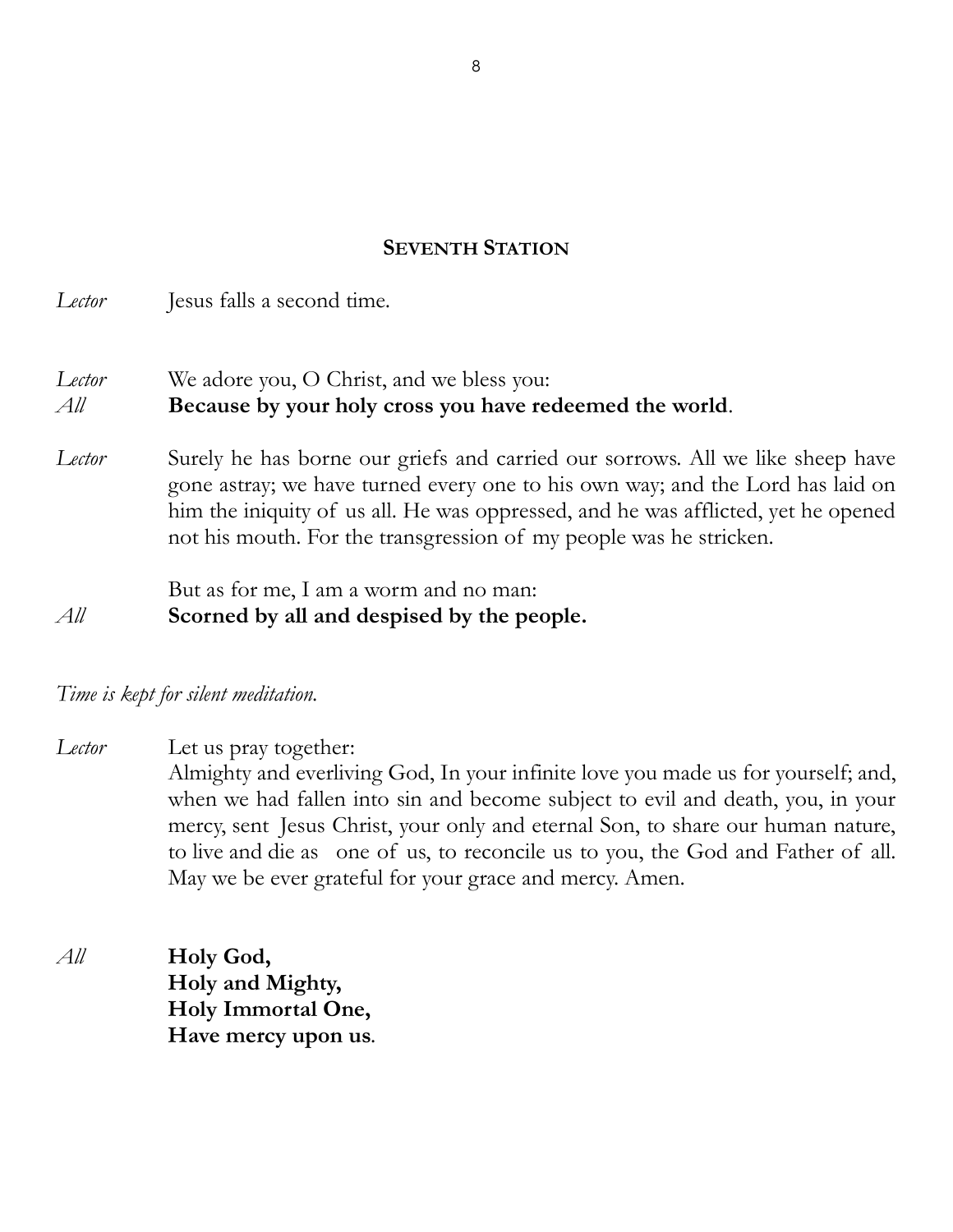#### **EIGHTH STATION**

| Lector        | Jesus meets the women of Jerusalem.                                                                                                                                                                                                                        |
|---------------|------------------------------------------------------------------------------------------------------------------------------------------------------------------------------------------------------------------------------------------------------------|
| Lector<br>All | We adore you, O Christ, and we bless you:<br>Because by your holy cross you have redeemed the world.                                                                                                                                                       |
| Lector        | There followed after Jesus a great multitude of the people, and among them were<br>women who bewailed and lamented him. But Jesus turning to them said,<br>"Daughters of Jerusalem, do not weep for me, but weep for yourselves and for<br>your children." |
| All           | Those who sowed with tears:<br>Will reap with songs of joy.                                                                                                                                                                                                |

*Time is kept for silent meditation.*

*Lector* Let us pray. Teach your Church, O Lord, to mourn the sins of which it is guilty, and to repent and forsake them; that, by your pardoning grace, the results of our iniquities may not be visited upon our children and our children's children; through Jesus Christ our Lord. Amen.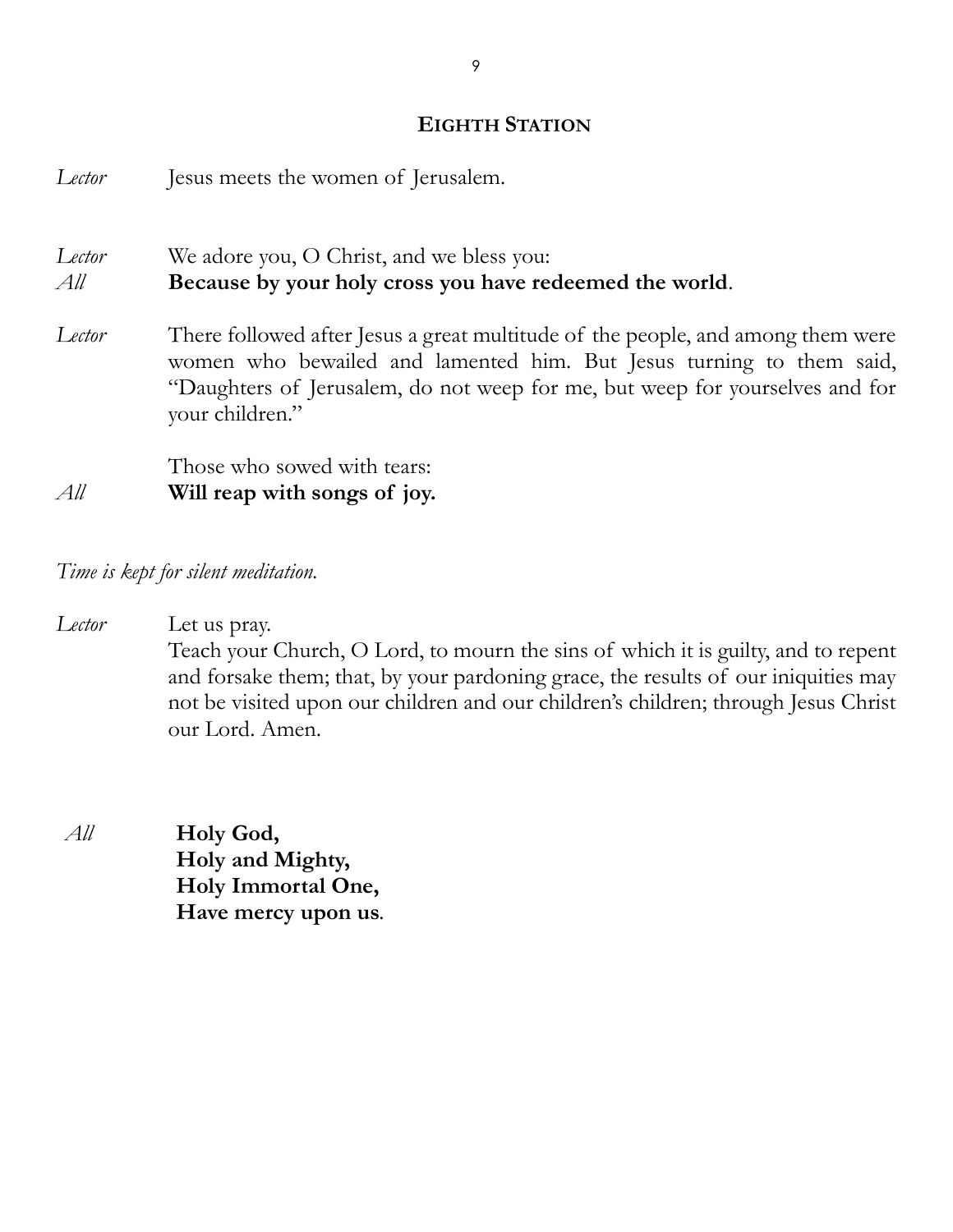## **NINTH STATION**

*Lector* Jesus falls a third time.

## *Lector* We adore you, O Christ, and we bless you: *All* **Because by your holy cross you have redeemed the world**.

*Lector* I am the man who has seen affliction under the rod of his wrath; he has driven and brought me into darkness without any light. He has besieged me and enveloped me with bitterness and tribulation; he has made me dwell in darkness like the dead of long ago. Though I call and cry for help, he shuts out my prayer. He has made my teeth grind on gravel, and made me cower in ashes. "Remember, O Lord, my affliction and bitterness, the wormwood and the gall!"

#### He was led like a lamb to the slaughter:

## *All* **And like a sheep that before its shearers is mute, so he opened not his mouth.**

*Time is kept for silent meditation.* 

- *Lector* Let us pray together: O God, by the passion of your blessed Son you made an instrument of humiliating and horrific death to be for us the means of life: Grant us so to glory in the cross of Christ, that we may gladly suffer shame and loss for the sake of bringing the grace of eternal life closer to all humanity; we pray in the name of your Son our Savior Jesus Christ. Amen.
- *All* **Holy God, Holy and Mighty, Holy Immortal One, Have mercy upon us.**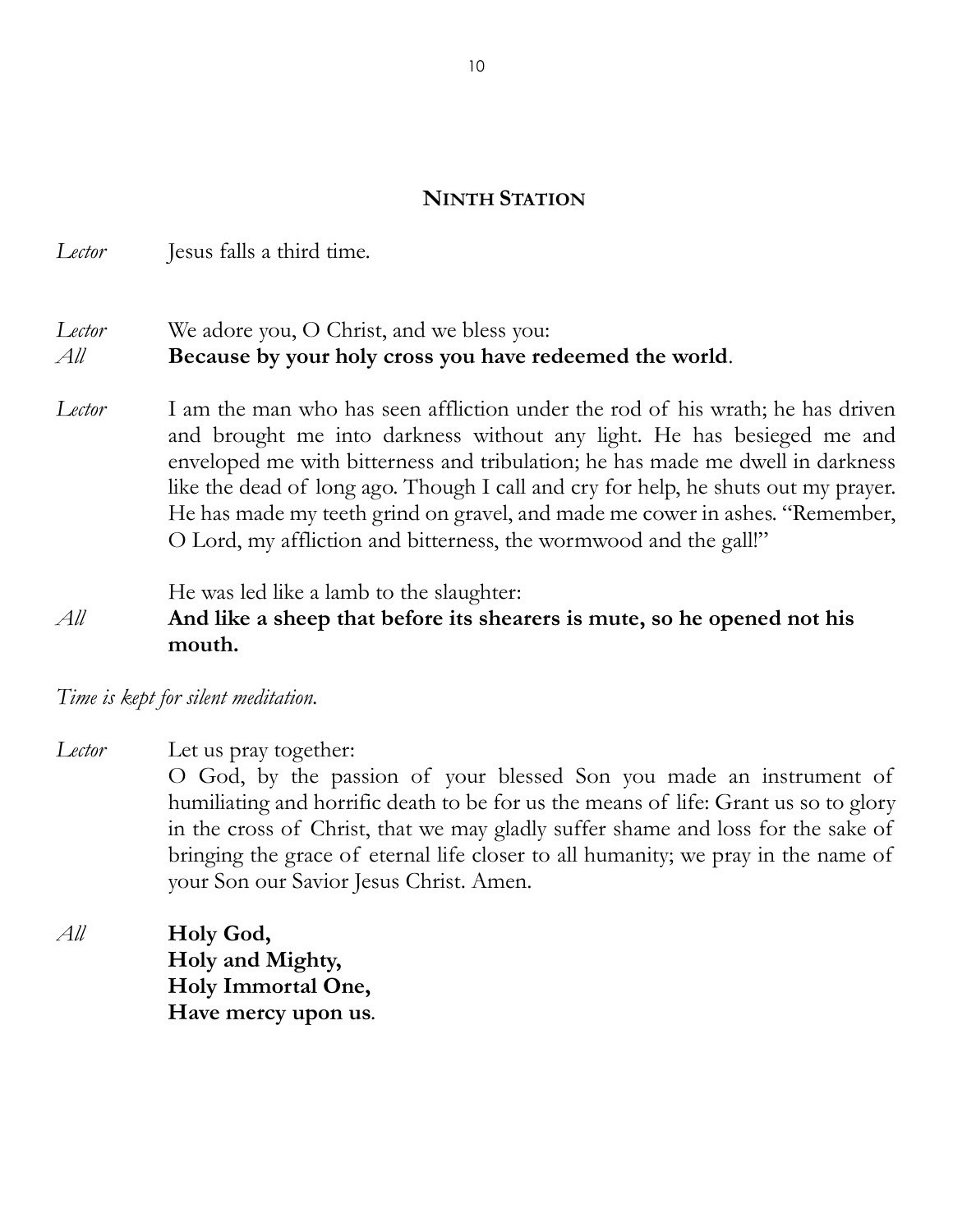## **TENTH STATION**

| Lector        | Jesus is stripped of his garments.                                                                                                                                                                                                                                                                                                                                        |
|---------------|---------------------------------------------------------------------------------------------------------------------------------------------------------------------------------------------------------------------------------------------------------------------------------------------------------------------------------------------------------------------------|
| Lector<br>All | We adore you, O Christ, and we bless you:<br>Because by your holy cross you have redeemed the world.                                                                                                                                                                                                                                                                      |
| Lector        | When they came to a place called Golgotha (which means the place of a skull),<br>they offered him wine to drink, mingled with gall; but when he tasted it, he would<br>not drink it. And they divided his garments among them by casting lots. This was<br>to fulfill the scripture which says, "they divided my garments among them; they<br>cast lots for my clothing." |
| All           | They gave me gall to eat:<br>And when I was thirsty they gave me vinegar to drink.                                                                                                                                                                                                                                                                                        |

*Time is kept for silent meditation.*

*Lector* Let us pray. Lord God, whose blessed Son our Savior gave his body to be whipped and his face to be spit upon: Give us grace to accept joyfully the sufferings of the present time, confident of the glory that shall be revealed; through Jesus Christ our Lord. Amen.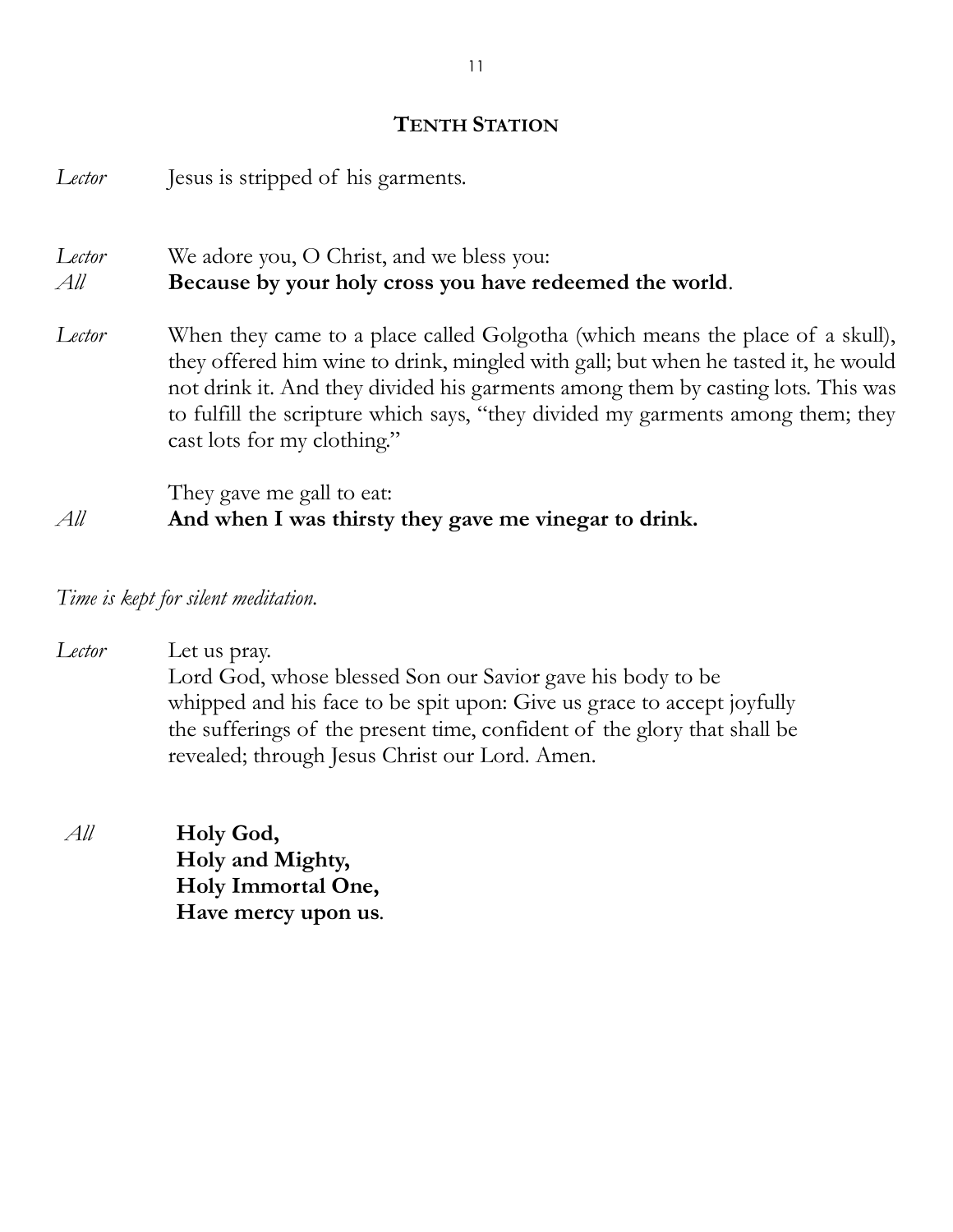#### **ELEVENTH STATION**

*Lector* Jesus is nailed to the Cross.

*Lector* We adore you, O Christ, and we bless you: *All* **Because by your holy cross you have redeemed the world**.

*Lector* When they came to the place which is called The Skull, there they crucified him; and with him they crucified two criminals, one on the right, the other on the left, and Jesus between them. And the scripture was fulfilled which says, "He was numbered with the transgressors."

They pierce my hands and my feet: *All* **They stare and gloat over me.**

*Time is kept for silent meditation.*

- *Lector* Let us pray. Lord Jesus Christ, you stretched out your arms of love on the hard wood of the cross that everyone might come within the reach of your saving embrace: So clothe us in your Spirit that we, reaching forth our hands in love, may bring those who do not know you to the knowledge and love of you; for the honor of your name. Amen.
- *All* **Holy God, Holy and Mighty, Holy Immortal One, Have mercy upon us.**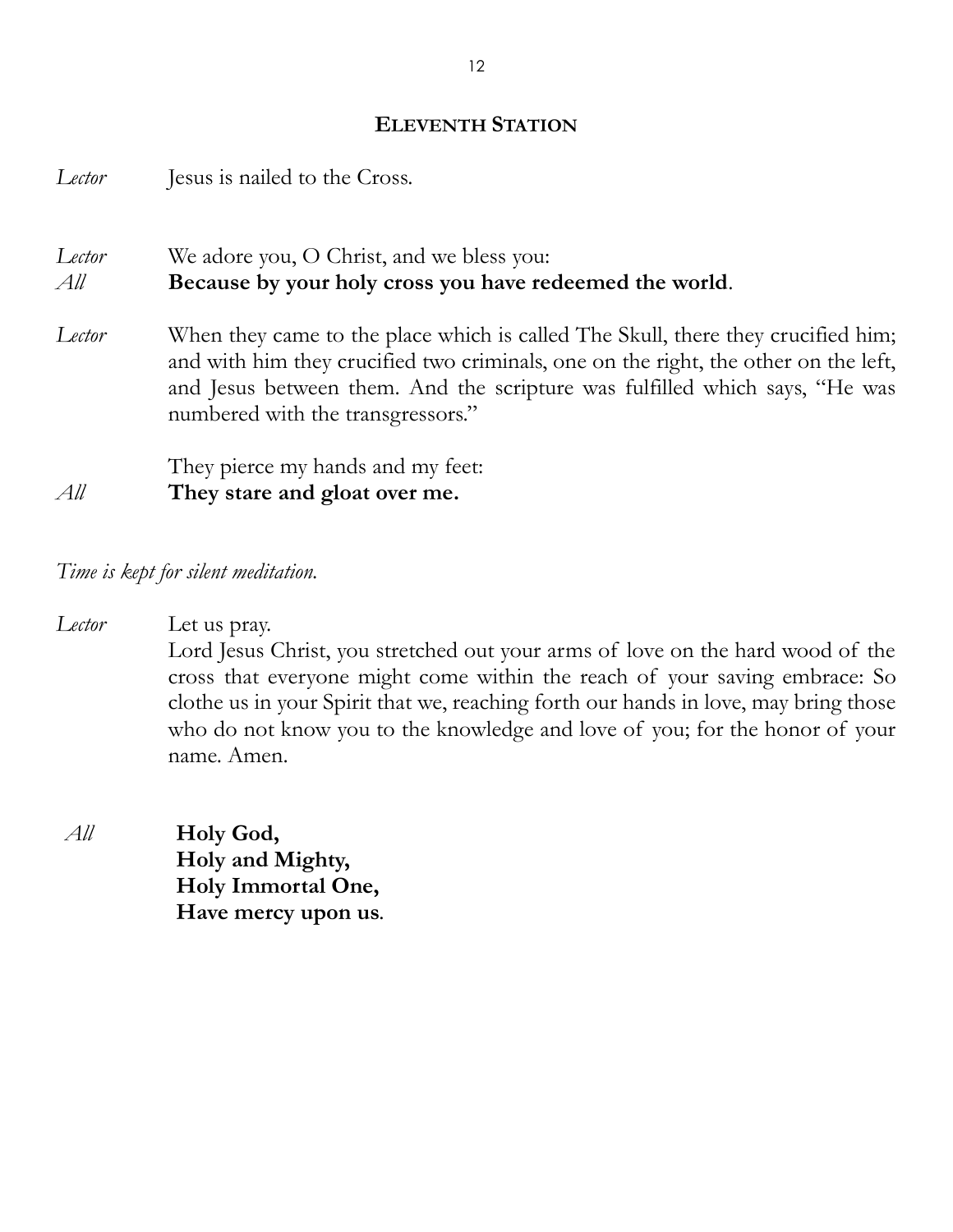## **TWELFTH STATION**

*Lector* Jesus dies on the Cross.

## *Lector* We adore you, O Christ, and we bless you: *All* **Because by your holy cross you have redeemed the world**.

*Lector* When Jesus saw his mother, and the disciple whom he loved standing near, he said to his mother, "Woman, behold your son!" Then he said to the disciple, "Behold your mother!" And when Jesus had received the vinegar, he said, "It is finished!" And then, crying with a loud voice, he said, "Father, into your hands I commend my spirit." And he bowed his head, and handed over his spirit.

Christ for us became obedient unto death: *All* **Even death on a cross.**

*Time is kept for silent meditation.*

*Lector* Let us pray. O God, who for our redemption gave your only-begotten Son to the death of the cross, and by his glorious resurrection delivered us from the power of our enemy: Grant us so to die daily to sin, that we may evermore live with him in the joy of his resurrection; who lives and reigns now and for ever. Amen.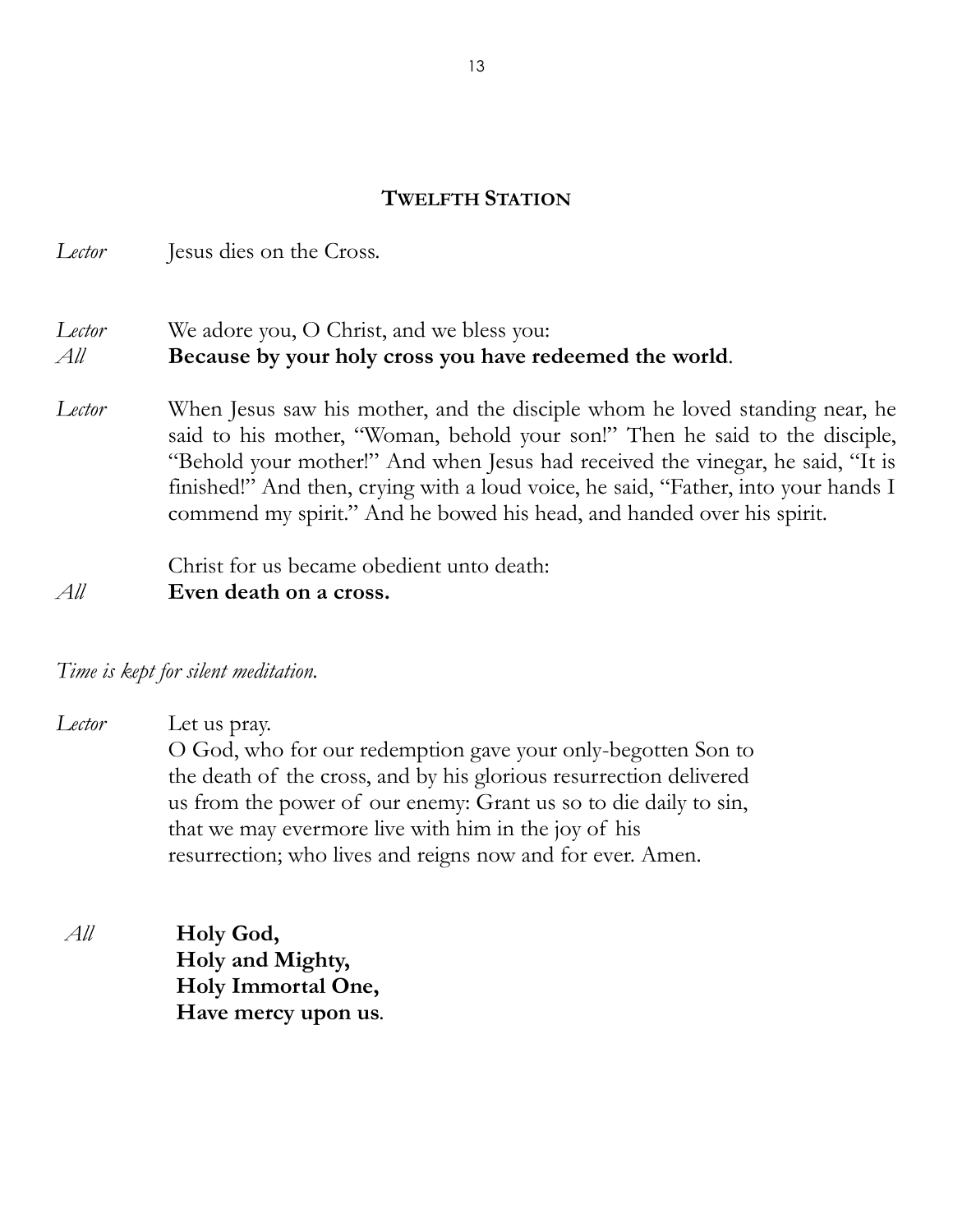## **THIRTEENTH STATION**

*Lector* The body of Jesus is placed in the arms of his mother

*Lector* We adore you, O Christ, and we bless you: *All* **Because by your holy cross you have redeemed the world**.

*Lector* All you who pass by, behold and see if there is any sorrow like my sorrow. My eyes are spent with weeping; my soul is in tumult; my heart is poured out in grief because of the downfall of my people. "Do not call me Naomi (which means Pleasant), call me Mara (which means Bitter); for the Almighty has dealt very bitterly with me."

Her tears run down her cheeks:

## *All* **And she has none to comfort her.**

## *Time is kept for silent meditation.*

*Lector* Let us pray together: Holy God, save us from speaking in hate or living in bitterness, shield us from despair and teach us to hope, so that, relying in your grace and mercy, we may become more and more like our savior, Jesus Christ, who prayed for those who persecuted him, and in whose name we now pray. Amen.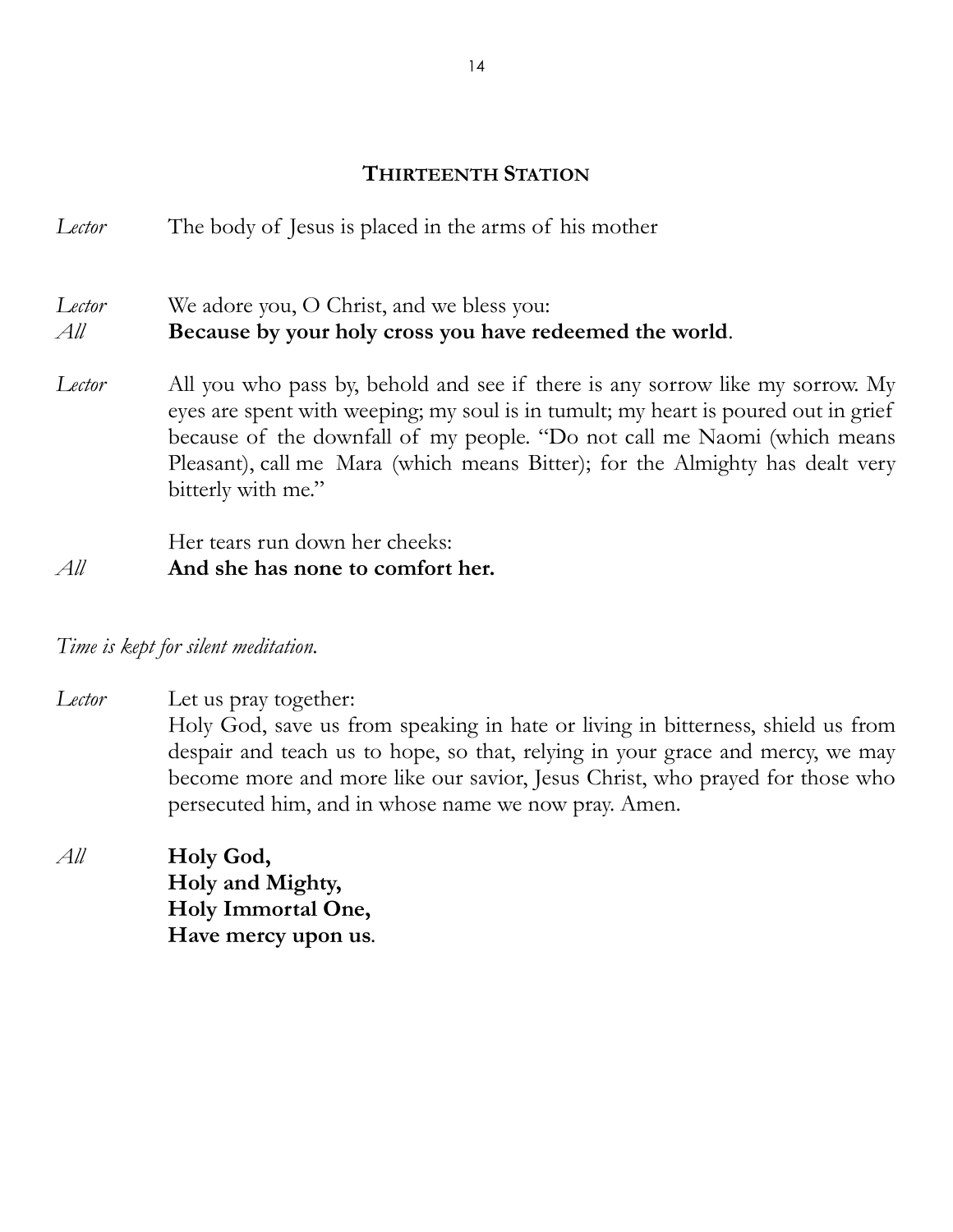## **FOURTEENTH STATION**

*Lector* Jesus is laid in the tomb.

## *Lector* We adore you, O Christ, and we bless you: *All* **Because by your holy cross you have redeemed the world**.

*Lector* When it was evening, there came a rich man from Arimathea, named Joseph, who also was a disciple of Jesus. He went to Pilate and asked for the body of Jesus. Then Pilate ordered it to be given to him. And Joseph took the body, and wrapped it in a clean linen shroud, and laid it in his own new tomb, which he had hewn in the rock; and he rolled a great stone to the door of the tomb.

You will not abandon me to the grave: *All* **Nor let your holy One see corruption.**

*Time is kept for silent meditation.*

*Lector* Let us pray. O God, your blessed Son was laid in a tomb in a garden, and rested on the Sabbath day: Grant that we who have been buried with him in the waters of baptism may find our perfect rest in his eternal and glorious kingdom; where he lives and reigns for ever and ever. Amen.